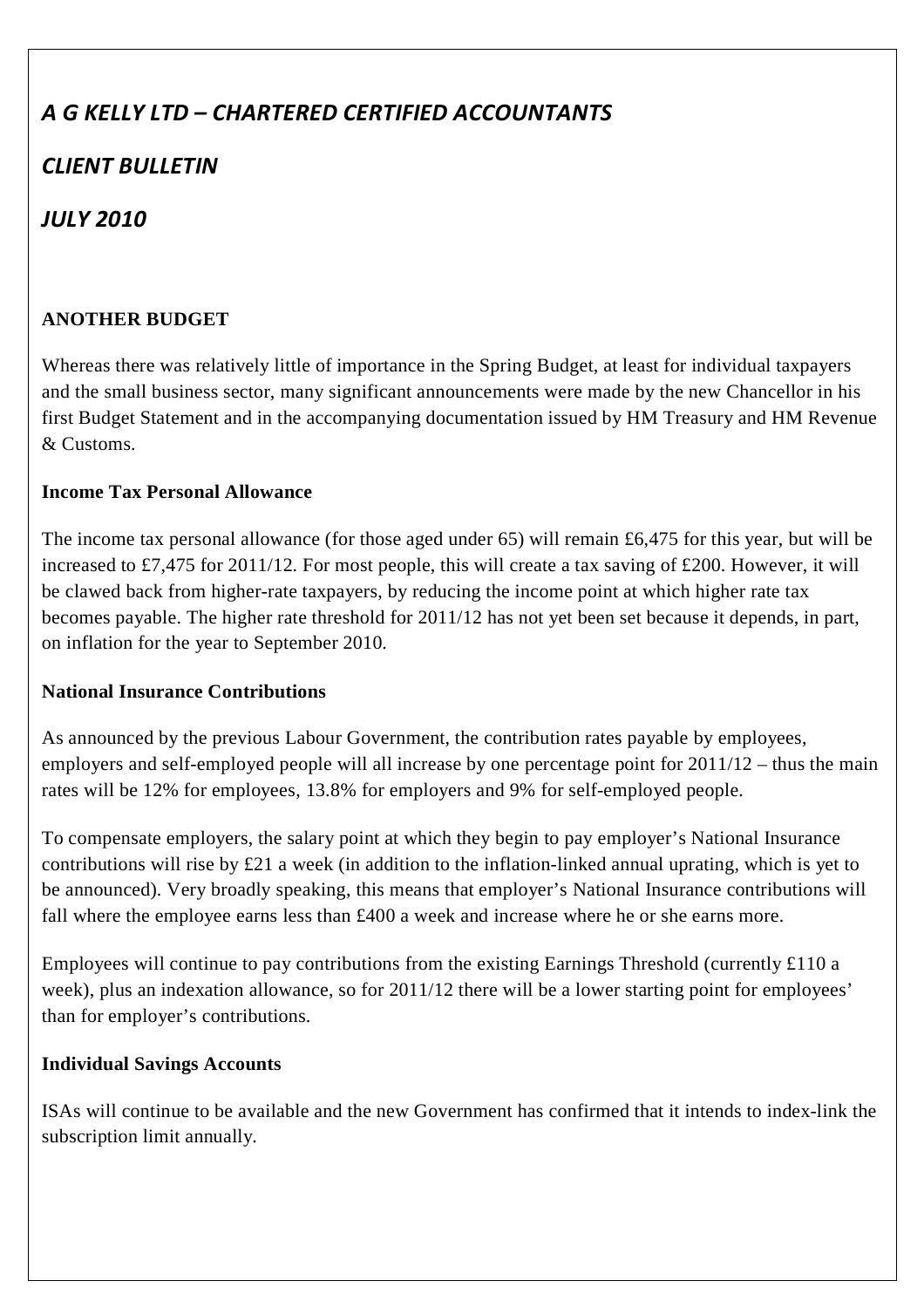#### **Requirement to buy pension annuity abolished**

The requirement to use most of a pension fund to buy an annuity will be abolished for those whose 75th birthday falls on or after 22 June 2010. However, the details of what requirements, as to income drawdown, *etc*, will replace it have not yet been finalised. As an interim measure, those reaching 75 will be allowed to take an immediate tax free lump sum, make income withdrawals, and defer a final decision for up to two years.

# **Capital Gains Tax**

Drastic changes were predicted, including taxing capital gains at income tax rates and decimating the annual exemption. In the event, the annual exemption remains £10,100 for 2010/11 and the Government has promised to index-link it annually in future.

Otherwise, gains made on or after 23 June 2010 (the day after Budget Day) will be taxed as if they were the top slice of income, but at a basic rate of 18% and a higher rate of 28%. For example, suppose for 2010/11 an individual's total income is £15,000 below the higher rate threshold. In September 2010 he sells a buy-to-let property and makes a gain of £40,000. If there are no other disposals in the year, £10,100 will be covered by his annual exemption, £15,000 will be taxed at the 18% 'basic rate' and the remaining £14,900 at 28%. Accordingly, his total tax bill will be £6,872 and the Budget will have cost him £1,490 (10% of £14,900).

Entrepreneurs' Relief will continue to be available and, for disposals on or after 23 June 2010 the lifetime allowance has been increased from £2 million to £5 million. As before, Entrepreneur's Relief will reduce the rate of tax charged to 10%.

### **Furnished Holiday Lettings**

There will be no change to the existing tax rules for Furnished Holiday Lettings this year. However, two changes are being considered for implementation from April 2011.

First, one of the current rules is that, to qualify as holiday accommodation, the property must be available for letting to the general public for at least 140 days a year and actually let for at least 70 days. The potential change is that the specified number of days may be increased. The rationale is that European Community law requires the same tax rules to apply whether the property is situated in the UK or elsewhere in the EC. However, the Government would rather not apply the generally beneficial Furnished Holiday Lettings rules to properties abroad. The holiday letting season is generally longer in the UK than elsewhere in Europe, so increasing the specified number of days – it is said – would have the effect of excluding many overseas properties while not affecting most UK properties. However, increasing the number of days the property must be let to the general public could affect those with hard-to-let properties, or properties which are used by 'family and friends' for more than a few weeks a year.

Second, Furnished Holiday Letting losses (including losses created by interest payments) may currently be set against other income (such as income from employment, or an unrelated business). It is likely that, from 2011/12, losses will have to be carried forward, to be used against future Furnished Holiday Letting profits, although set-off against other income from property may still be allowed.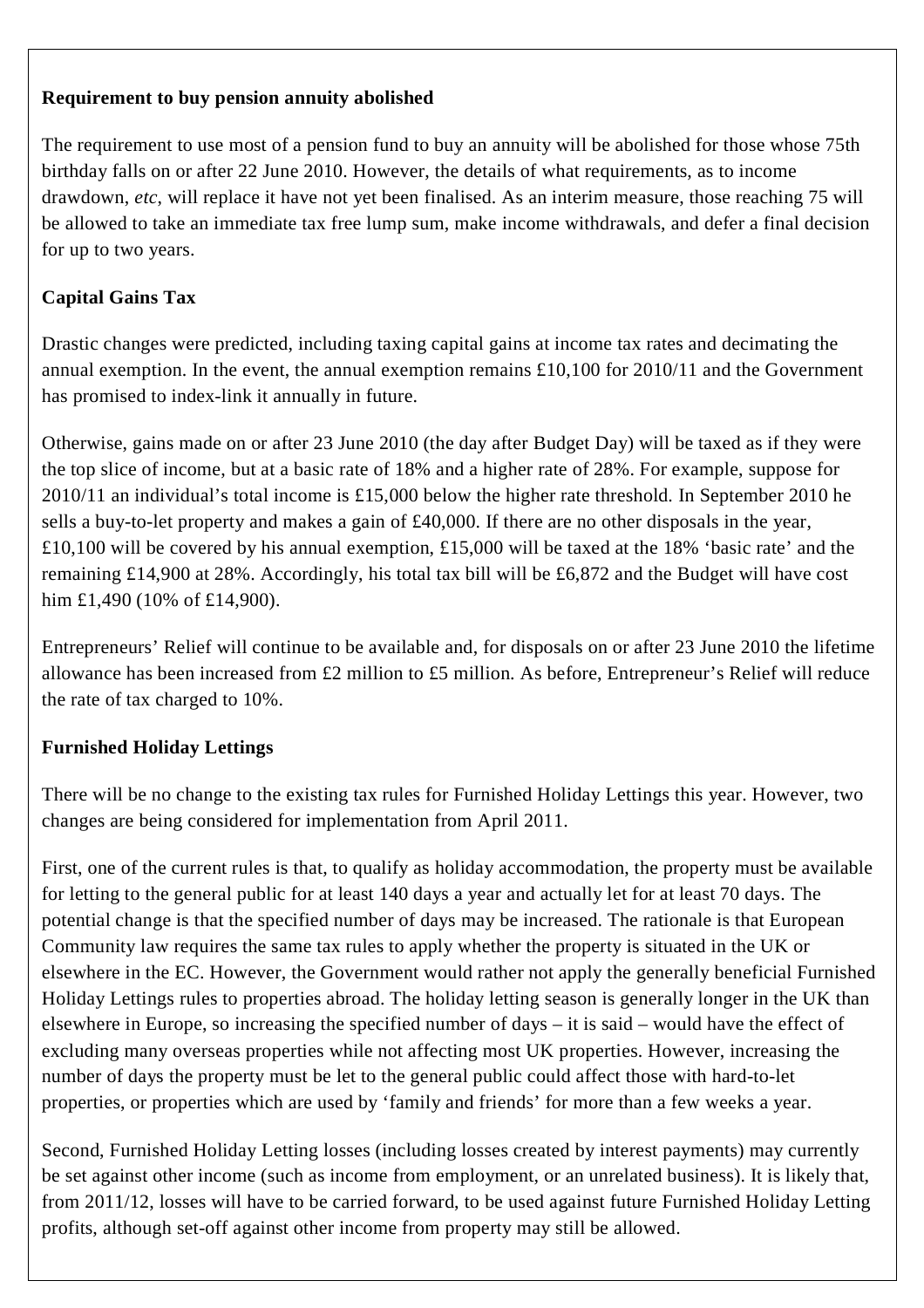A final point to remember is that Furnished Holiday Lettings currently qualify for the capital gains tax Entrepreneurs' Relief and there has been no indication that the Government intends to change this rule.

#### **Inheritance Tax**

Perhaps surprisingly, the new Government has confirmed that the Inheritance Tax nil rate band will remain frozen at £325,000, at least until April 2015. This is apparently because the Coalition Agreement states that the nil rate band must be frozen until the income tax personal allowance is increased to £10,000.

### **Capital Allowances**

The Annual Investment Allowance – the 100% write-off for most purchases of machinery and commercial vehicles – has become something of a political football. In April, the annual ceiling on qualifying purchases was doubled, from £50,000 to £100,000. But in the June Budget the new Chancellor announced that from April 2012 it will be reduced to £25,000. However, the Government estimates that the reduced allowance will still cover the annual purchases of 95% of businesses.

One complicating factor is that, where the trader's accounting year is other than the year to 5 April (or 31 March for companies) the allowance was apportioned when it was increased, and it is thought that it will similarly be apportioned when it is reduced. For example, suppose a company makes up its accounts to 30 September annually. On present information, its Annual Investment Allowance ceiling will be:

| <b>Year to 30 September 2009</b>                                                                                        |                               | £ 50,000   |
|-------------------------------------------------------------------------------------------------------------------------|-------------------------------|------------|
| <b>Year to 30 September 2010</b>                                                                                        | $6/12 \times \pounds 50,000$  | £ 25,000   |
|                                                                                                                         | $6/12 \times £100,000$        | £ 50,000   |
|                                                                                                                         |                               | £75,000    |
| (However, of that £75,000, only £50,000 – expenditure up to<br>the old ceiling $-$ could be incurred before April 2010) |                               |            |
| <b>Year to 30 September 2011</b>                                                                                        |                               | £100,000   |
| Year to 30 September 2012                                                                                               | $6/12 \times \pounds 100,000$ | £ 50,000   |
|                                                                                                                         | $6/12 \times \pounds 25,000$  | £ 12,500   |
|                                                                                                                         |                               | £ $62,500$ |
| <b>Year to 30 September 2013</b>                                                                                        |                               | £ 25,000   |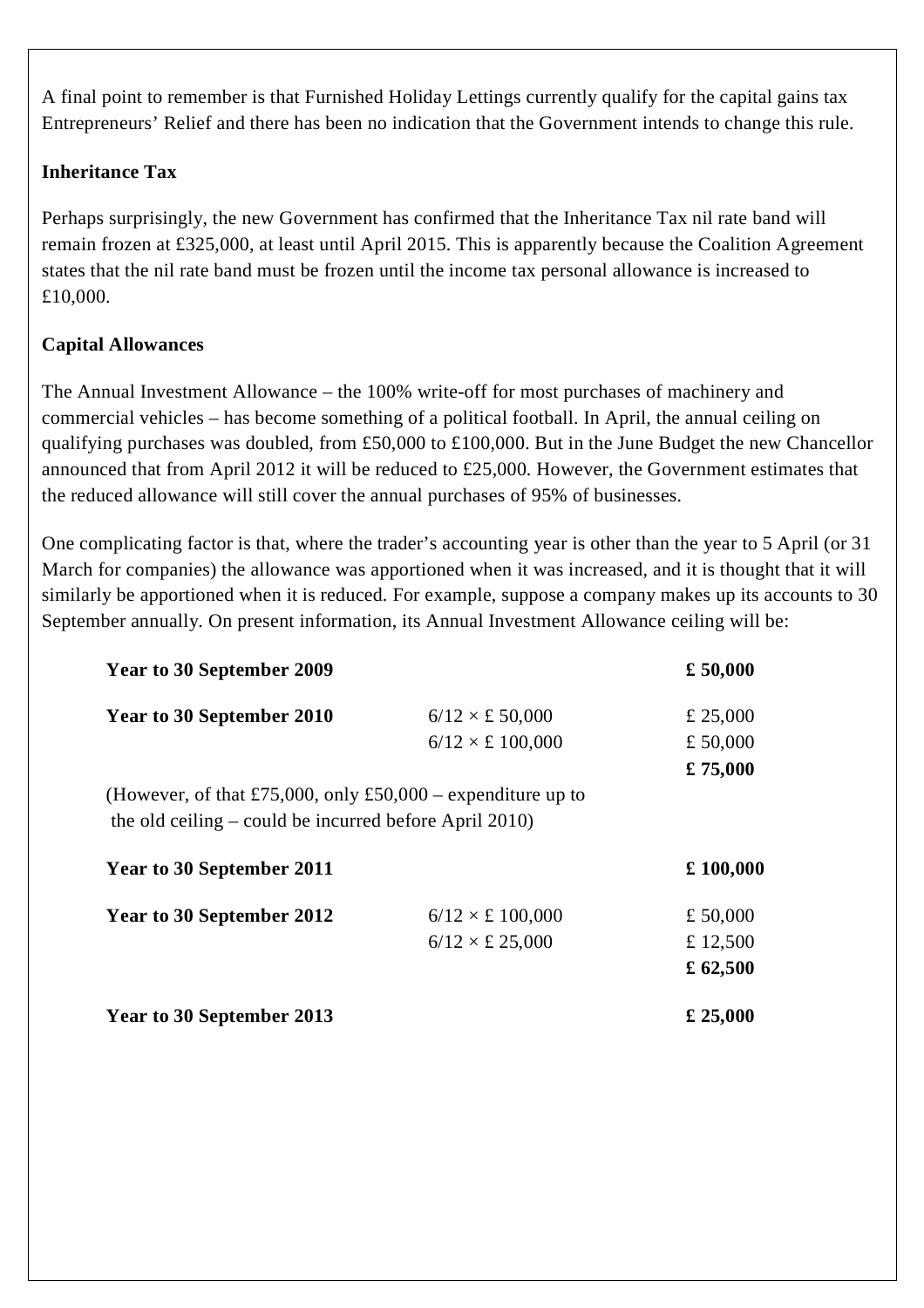There is accordingly a window of opportunity to make major purchases before the Annual Investment Allowance is reduced.

The calculations for an unincorporated business are similar, but complicated by the need to adjust for the odd five days (1 to 5 April each year). Please let us know if you would like us to confirm the maximum allowances for your own accounting periods!

Also from April 2012, the rate of annual writing-down allowances (for expenditure not written off at once by the Annual Investment Allowance) will reduce from 20% to 18%, and from 10% to 8% for 'special rate' items. This will be especially significant for purchasers of motor cars which, generally speaking, do not qualify for the Annual Investment Allowance and which, if their carbon dioxide emissions rating exceeds 160g/km, count as 'special rate' items.

# **Value Added Tax**

The headline Budget news, though far from unexpected, is that the standard rate of VAT will rise to 20%, with effect from Tuesday, 4 January 2011 (Monday, 1 January being the New Year Bank Holiday). Given that most of their customers will be budgeting with static or falling incomes for at least the next two years, it remains to be seen how much of this increase retail businesses will be able to pass on in higher prices.

For traders using the Flat Rate Scheme for Small Businesses, there will be consequential increases in the flat rate percentages which apply under the scheme. If your current flat rate (disregarding the 1% reduction allowed in the first year of VAT registration, if applicable) is 6% or less, it will increase by half a percentage point; if it is between 6.5% and 10% it will increase by a full percentage point; and if it is 10.5% or more, it will increase by one and a half percentage points.

Looking at the expenditure side, traders should consider making purchases before the VAT rise if any of the following apply:

- They are not registered for VAT and so will not be able to reclaim the VAT paid as input tax.
- They make substantial exempt supplies and so are not able to reclaim all the VAT they pay.
- They wish to buy a motor car, the VAT on which is not reclaimable.

A point to watch is that, depending on circumstances, VAT is often payable on the purchase of commercial premises, or on the rent payable under a lease or licence to occupy such premises. Here the additional VAT (if not reclaimable as input tax) may represent a significant additional cost. Generally speaking, a commercial lease will allow the landlord to increase the rent by any additional VAT payable, but it is worth checking the position with your solicitor if you are in any doubt. And, of course, if property in the immediate vicinity is currently difficult to let, the landlord may be willing to negotiate a lower headline rent.